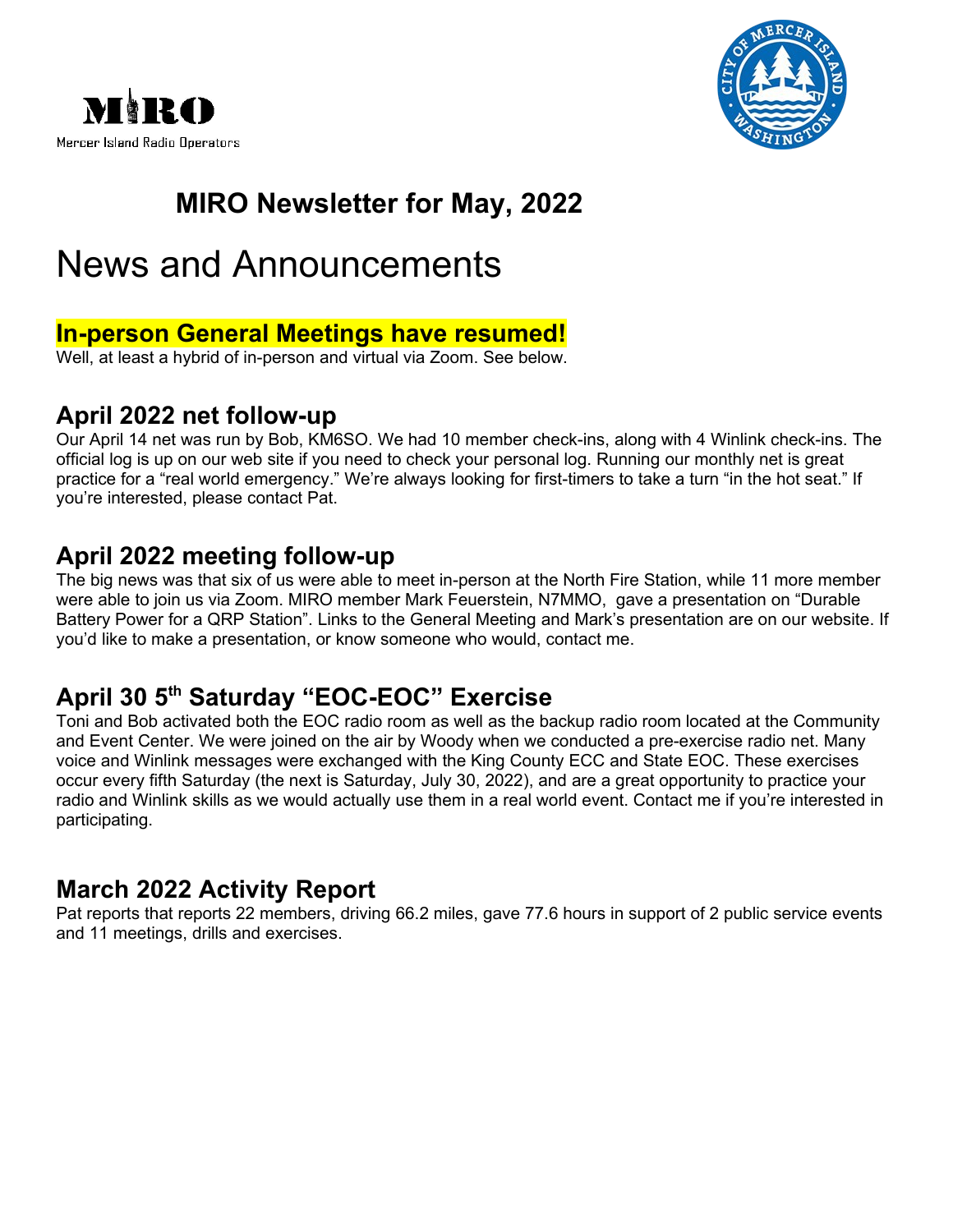# Upcoming MIRO Activities

#### **Emergency Practice Net, Thursday, May 12, 7:00 PM. NCS: Carl, K7CGE**

The net will start on the VHF MIRO repeater frequency of 147.160 MHz + offset, with a CTCSS tone of 146.2 Hz for business and check-ins. It will then shift to the UHF repeater on frequency 440.150 MHz + offset with a CTCSS tone of 103.5 Hz for a roll call of the participants on the UHF repeater. In the event of a repeater failure, first try the other repeater; if that has failed, shift to the Mercer Island Simplex 147.440.

No radio? Out of range of our repeaters? Try Echolink, station W7MIR-R. NOTE: this currently works on VHF only.

All participants should submit ICS-309 logs of the significant activity (check-ins, messages, simplex transmissions heard, etc.) after the net: by Winlink to K7CGE, KM6SO and by email to [rtykulsker@gmail.com.](mailto:rtykulsker@gmail.com) Also, please submit a General/Winlink Check In message before the net to K7CGE and KM6SO.

Carl will also be the liaison to the King County ARES/RACES net on March  $13<sup>th</sup>$ . All MIRO members **are still welcome** to check in as "Mercer Island Team" members during the "Kilo through Papa" call. The KC ARES/RACES net happens every Sunday, 20:00 on 147.08 MHz +110.9.

#### **MIRO General Meeting, Thursday, May 19, 7:00 PM**

We are planning to continue to meet in-person at the North Fire Station. For those who are unable to attend in person, we'll also **try** to broadcast the meeting live, via Zoom.

<https://us02web.zoom.us/j/8656593928?pwd=TllERlUybDlCT2E1Sm1nVUpaK0JZZz09>

Meeting ID: 865 659 3928, Passcode: MIRO

Our featured speaker will again, be Mark Feuerstein, N7MMO, this time speaking on his complementary project "A Better Portable Generator", because as Mark said, solar panels don't do too well here in the Pacific North West in January. I've seen a preview and it will be of interest to everyone who owns and operates a portable generator!

#### **MIRO Working Meeting, Tuesday, May 31st, 7:00 PM**

The purpose of this ongoing meeting is to get stuff done: solicit volunteers for Net Control, and  $5<sup>th</sup>$ Saturday exercises; solicit volunteers for other MIRO/City volunteer opportunities; solicit volunteers for other ongoing roles, such as MIRO chair, BaoFeng contest administrator. We also review progress on ongoing projects.

Everyone is welcome; but if you do show up, don't be surprised if we ask for your help! Use the Zoom address above.

Also, this is a great opportunity for you to express ideas that you'd like to see MIRO work on. If you have material to distribute, you can forward it to me; and I'll relay it on to all.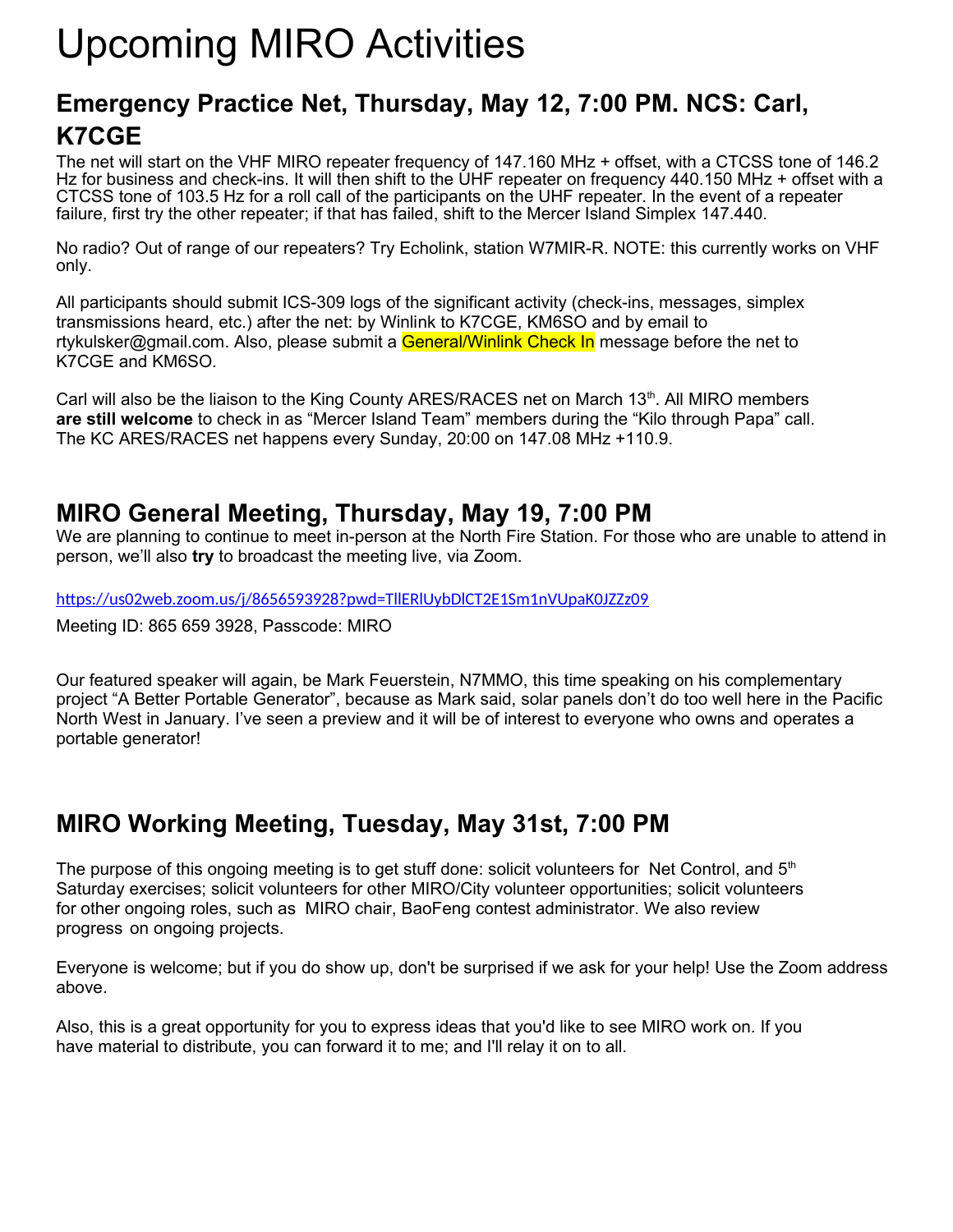#### **Some folks get it …**

Pat found this article on page 3 of the Seattle Times for Saturday, April 9, 2022. It describes the new building that the Oregon State Treasury had built – I guess because they are responsible for meeting the payroll of Oregon public employees the building really is critical infrastructure. Besides seismic isolators and an advanced air filtration system for protection during wild fires, etc., you can read about the redundancy and resiliency in their communications infrastructure. The last line should resonate with us though: "The worsecase scenario … is that I'm sending email over ham radio." So, let's all keep practicing our Winlink skills!

Quizzed about internet service during a disaster, he mentioned backups: two separate high-speed internet cables that link to a government data center, another connection that goes through a private internet provider, a contract with a company that will provide two mobile trailers with satellite dishes when needed and a bunch of satellite phones in the office.

And if all that does not work? Then there is a backup to the backup to the backup, a spot on the roof reserved for an old-fashioned radio antenna.

"The worst-case scenario," Williams said, "is that I'm sending email over ham radio."

#### **Save the date: Thursday, August 18th: Howse House Party**

Our regularly scheduled General Meeting will be pre-empted by the annual Howse party. Details to follow ...

That's all for this month.

73!

Bob Tykulsker KM6SO, MIRO Chair, [rtykulsker@gmail.com](mailto:rtykulsker@gmail.com) Phone: 206-232-8049 Pat Hackett, K7PTH, MIRO Vice-Chair, [pat@pathackett.com](mailto:pat@pathackett.com) Phone: 206-972-2724 Woody Howse, K7EDH, MIRO Chair Emeritus, [whowse@me.com](mailto:whowse@me.com) Phone: 206-849-5370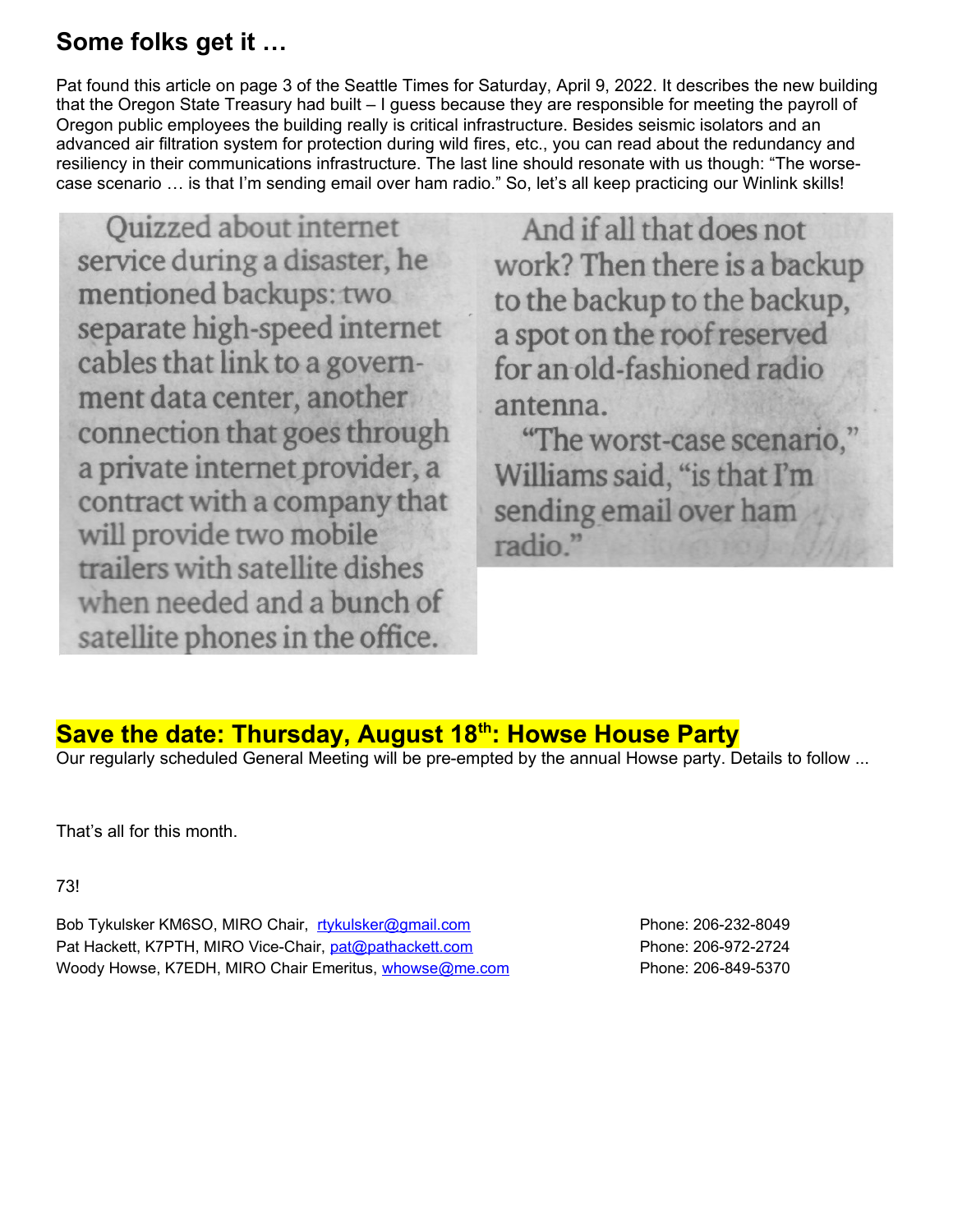## **MIRO Current Schedule 2022-2023**

#### (All MIRO meetings at 7 PM **SHARP** unless otherwise specified)

| May 2            | Mercer Island CERT classes start                                 |
|------------------|------------------------------------------------------------------|
| <b>May 12</b>    | Emergency Net Practice; NCS: Carl, K7CGE                         |
| <b>May 19</b>    | MIRO General Meeting; Mark, N7MMO, "A Better Portable Generator" |
| May $31$         | <b>Last Tuesday Working Meeting</b>                              |
| Jun 9            | Emergency Net Practice; NCS: Toni, W7TDO                         |
| June 24          | Mercer Island Well CPOD training: 11 AM - 12:30 PM               |
| <b>Jun 28</b>    | <b>Last Tuesday Working Meeting</b>                              |
| <b>Jul 14</b>    | Emergency Net Practice; NCS: K7PI                                |
| <b>Jul 21</b>    | MIRO General Meeting; tbd                                        |
| <b>Jul 30</b>    | Fifth Saturday EOC-EOC; tbd                                      |
| Aug 2            | National Night Out: 5 PM to 8 PM                                 |
| Aug 11           | Emergency Net Practice; NCS: KM6SO                               |
| Aug 18           | MIRO General Meeting; Howse House party!                         |
| Aug 26           | City-wide Volunteer Exercise: 9 AM to 12 PM                      |
| Sep 8            | Emergency Net Practice; NCS: tbd                                 |
| Sep 15           | MIRO General Meeting; tbd                                        |
| Sep 27           | Last Tuesday Working Meeting                                     |
| Oct <sub>6</sub> | Emergency Net Practice; NCS: K7GHP                               |
| Oct 13           | MIRO General Meeting; tbd                                        |
| Oct 20           | Great Shakeout: 10:20 AM (Third Thursday in October)             |
| Oct 29           | Fifth Saturday EOC-EOC; tbd                                      |
| Oct 31           | Last Tuesday Working Meeting                                     |
| Nov 10           | Emergency Net Practice; NCS: tbd                                 |
| Nov 17           | MIRO General Meeting; tbd                                        |
| Nov 29           | Last Tuesday Working Meeting                                     |
| Dec 8            | Emergency Net Practice; NCS: tbd                                 |
| <b>Dec 15</b>    | MIRO General Meeting; tbd                                        |
| Dec 27           | Last Tuesday Working Meeting                                     |
| Jan 12           | Emergency Net Practice; NCS: tbd                                 |
| Jan 19           | MIRO General Meeting; tbd                                        |
| <b>Jan 31</b>    | Last Tuesday Working Meeting                                     |
| Feb 9            | Emergency Net Practice; NCS: tbd                                 |
| Feb 16           | MIRO General Meeting; tbd                                        |
| Feb 28           | Last Tuesday Working Meeting                                     |
| Mar 9            | Emergency Net Practice; NCS: tbd                                 |
| <b>Mar 16</b>    | MIRO General Meeting; thd                                        |
| Mar 28           | Last Tuesday Working Meeting                                     |
| Apr 13           | Emergency Net Practice; NCS: tbd                                 |
| Apr 20           | MIRO General Meeting; tbd                                        |
| Apr 29           | Fifth Saturday EOC-EOC; tbd                                      |
| May 11           | Emergency Net Practice; NCS: tbd                                 |
| May 18           | MIRO General Meeting; tbd                                        |
| <b>May 30</b>    | Last Tuesday Working Meeting                                     |
|                  |                                                                  |